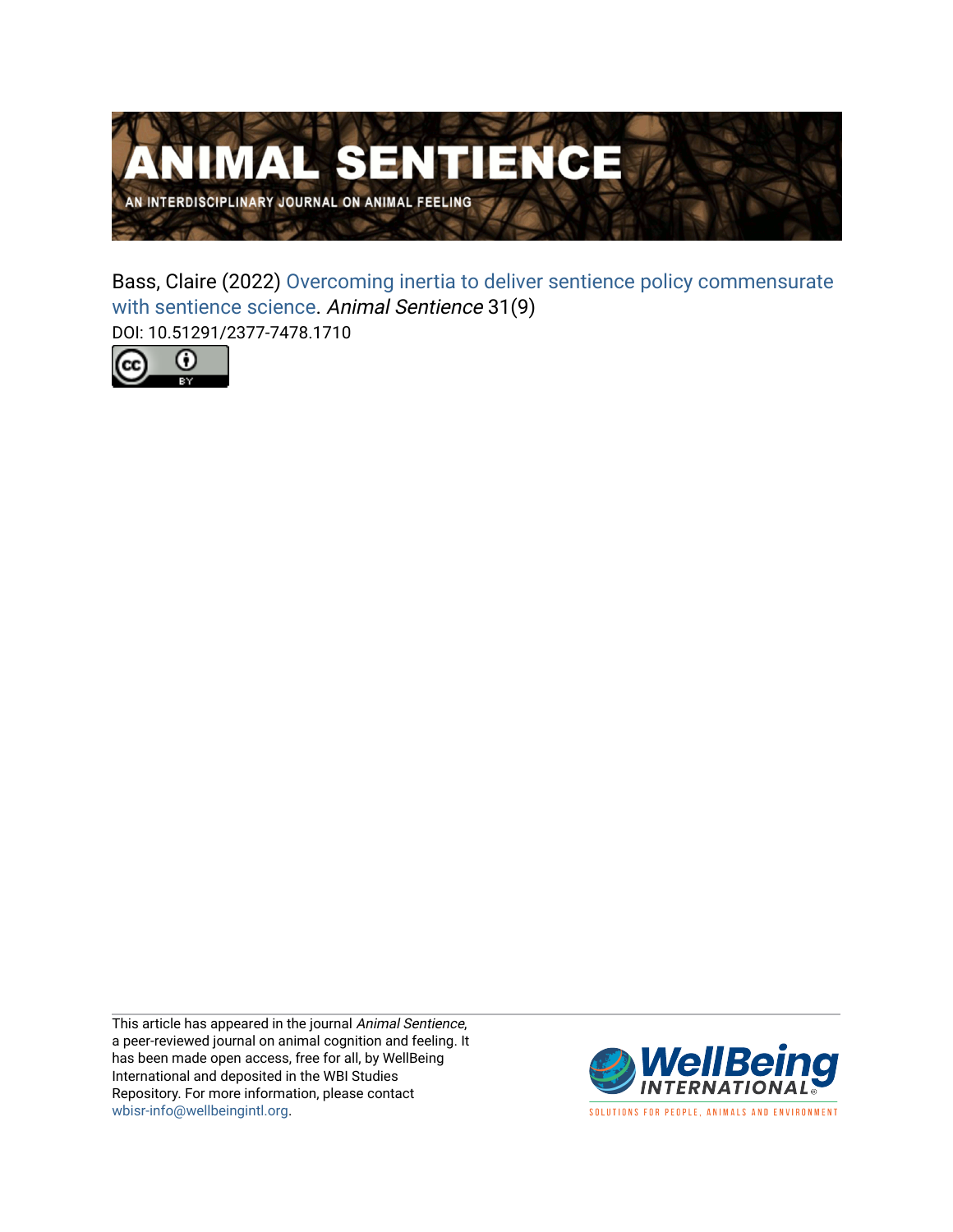## **Overcoming inertia to deliver sentience policy commensurate with sentience science**

Commentary on **[Rowan et al](https://www.wellbeingintlstudiesrepository.org/animsent/vol6/iss31/1/)**. on *Sentience Politics*

## **Claire Bass**

Executive director, Humane Society International UK

**Abstract**: Rowan et al's target article makes clear that meaningful change in policy and practice to protect animals has failed to progress in lockstep with scientific understanding of their sentience and needs. The underlying causes for inertia in political and practical progress for animals in the UK context are multi-faceted and complex, including economic forces; lack of cross-departmental accountability for animal welfare; and challenges where it suits conservation scientists to dismiss or downgrade the impacts of management decisions on individual animals. All of these influences and more must be understood and addressed if we are to deliver meaningful and timely protections for sentient animals.

> **[Claire Bass](http://cbass@hsi.org)** holds a master's degree in marine environmental protection from the University of Wales, and conceived and launched the [Global Ghost Gear Initiative,](http://www.ghostgear.org/) She leads the strategic planning and delivery of all HSI/UK's campaigns, and co-led the campaign supported by 50 animal charities that delivered the recent UK Sentience Act. **[Website](http://www.hsi.org/)**



**Applying sentience in policy and practice: examining causes for inertia**. Following a summary of the relatively rapid developments in both the science and theory of animal welfare science and sentience, and a compelling account of the tremendous campaigning efforts that have been invested in affecting policy change, Rowan et al's conclusion that

"there has been little evidence that the various declarations that animals are sentient in other countries and regions have had much direct impact on animal protection legislation or on how animals are actually being treated"

is sobering to say the least, and should give pause for careful reflection. Why, when scientists and ethicists are so clear that sentient animals are so much more than a bundle of nerve cells and impulses, has there been such inertia on the commensurate changes in policy and practice? Why, when we do celebrate tangible legislative advance for animals, are they so often isolated pieces of a jigsaw puzzle for which the overall picture is not clear? And can the new UK Sentience Act help to clarify the picture?

Rowan et al. make clear that as long ago as 1965 the UK government has understood the complexity of evaluating animal wellbeing, quoting the Brambell Report:

"Welfare is a wide term that embraces both the physical and mental well-being of the animal. Any attempt to evaluate welfare, therefore, must take into account the scientific evidence available concerning the feelings of animals that can be derived from their structure and functions and also from their behaviour"

Since that time there has certainly been legislative progress in tune with public opinion, the veal crate ban being a prime example. But at the same time the UK (and most) governments have presided over and indeed heavily invested in economic systems of animal exploitation that are predicated on turning a very deliberate blind eye to animal sentience science.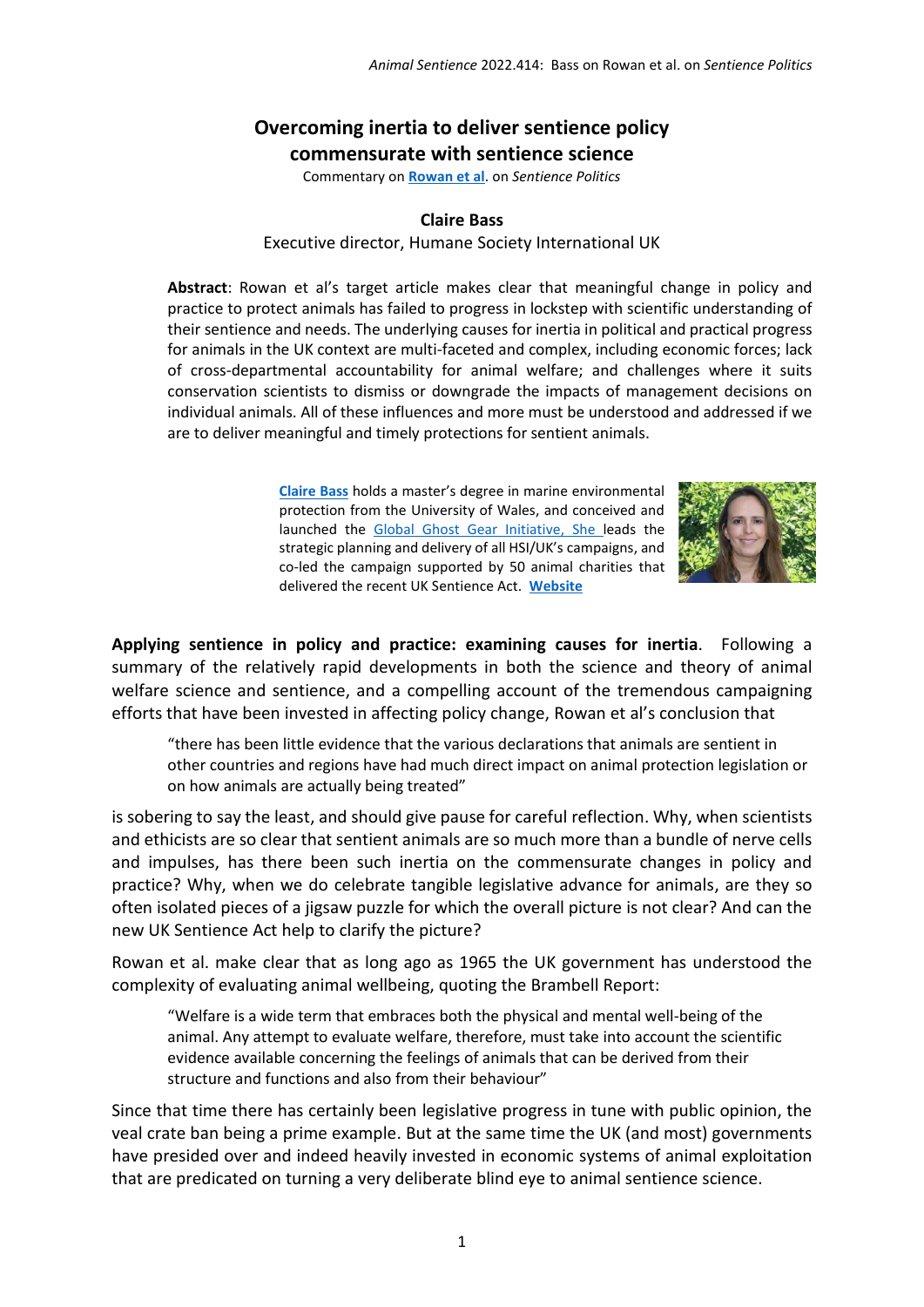**Sentience science vs industry-permissive policy**. It is typically far more convenient and lucrative for exploitative industries – such as egg and milk production - to take a highly permissive approach to risking poor welfare and life experiences for animals. As Rowan et al. note, it suits industries, enabled by governments, to make unscientific assumptions that permit the infliction of suffering, for example, that younger or smaller animals will have a less valid aversive reaction to painful procedures like tail docking or castration.

So one key answer to the question that follows from Rowan et al.'s target article ('why haven't we made more progress for animals yet?') is powerful government-backed market forces. But we have good examples -- such as the [enormous rise in demand and production of cage-free](https://www.ciwf.org.uk/media/7447947/2021_eggtrack_report_final.pdf)  [eggs](https://www.ciwf.org.uk/media/7447947/2021_eggtrack_report_final.pdf) since the EU's 2004 egg labelling regulation provided consumers with an informed buying choice -- to show how market forces can affect positive welfare changes far faster than politicians are often willing or able to deliver.

**The challenge of de-siloing animal policy.** Another challenge we face in the UK is that animal welfare is departmentally siloed, typically seen only as a low-medium priority within a department (Defra) that is one of the weakest in Whitehall's power base. With the exception of the Home Office (which regulates animal experiments), our various communications with other departments whose policies may adversely affect animals usually make clear that animal welfare is viewed as 'Defra's problem'.

This is problematic because it means government may miss vital opportunities to enhance animal welfare; but this myopia also prevents the creation of holistic policy making that acknowledges the connection between the health and wellbeing of animals, humans and the environment, and ultimately of the role of animal welfare in achieving sustainable economies, and safe and secure societies and food systems. From zoonotic diseases and pandemic prevention (Wiebers and Feigin, 2020), to the proven links between violence to animals and humans(Signal, 2016), our legal landscape is littered with examples where understanding and delivering protection and respect for animals are critical in the promotion of human health and wellbeing.

It is our hope that the UK's newly approved [Sentience Act](https://bills.parliament.uk/bills/2867) will have the desired effect of ensuring that regard for the welfare needs of sentient animals is routinely acted on as a policy and management imperative across all Whitehall departments. If Ministers fail in this regard they will be answerable to the new **Animals Sentience Committee**, to Parliament and, ultimately, to the court of public opinion.

**Putting the individual into wildlife conservation and management.** We also often fail to secure the best outcomes for individual animals when their plight is entwined with that of conspecifics. In his commentary on Rowan et al., Bekoff (2022) refers to the approach of [Compassionate Conservation](https://www.psychologytoday.com/gb/blog/animal-emotions/202005/compassionate-conservation-sentience-and-personhood) as the antidote to the 'sustainable use' lobby who argue, for example, that trophy hunting is legitimised if certain funds derived from it benefit the survival of species or populations. In a time of growing enlightenment around animal sentience, of respect for animals as individuals, the notion that individuals may be legitimately sacrificed in pursuit of a human-defined goal of protecting *groups* of animals is increasingly, rightly, challenged. This is not to assert that the protection of species is not a highly important goal; simply that it does not give automatic moral license to forfeit the lives of individuals.

The removal of a certain *quota* or*sustainable yield* of purportedly interchangeable individuals is an especially questionable proposition for species known to have complex emotional lives and social bonds, such as elephants and many cetacean species, as elaborated by Brakes and